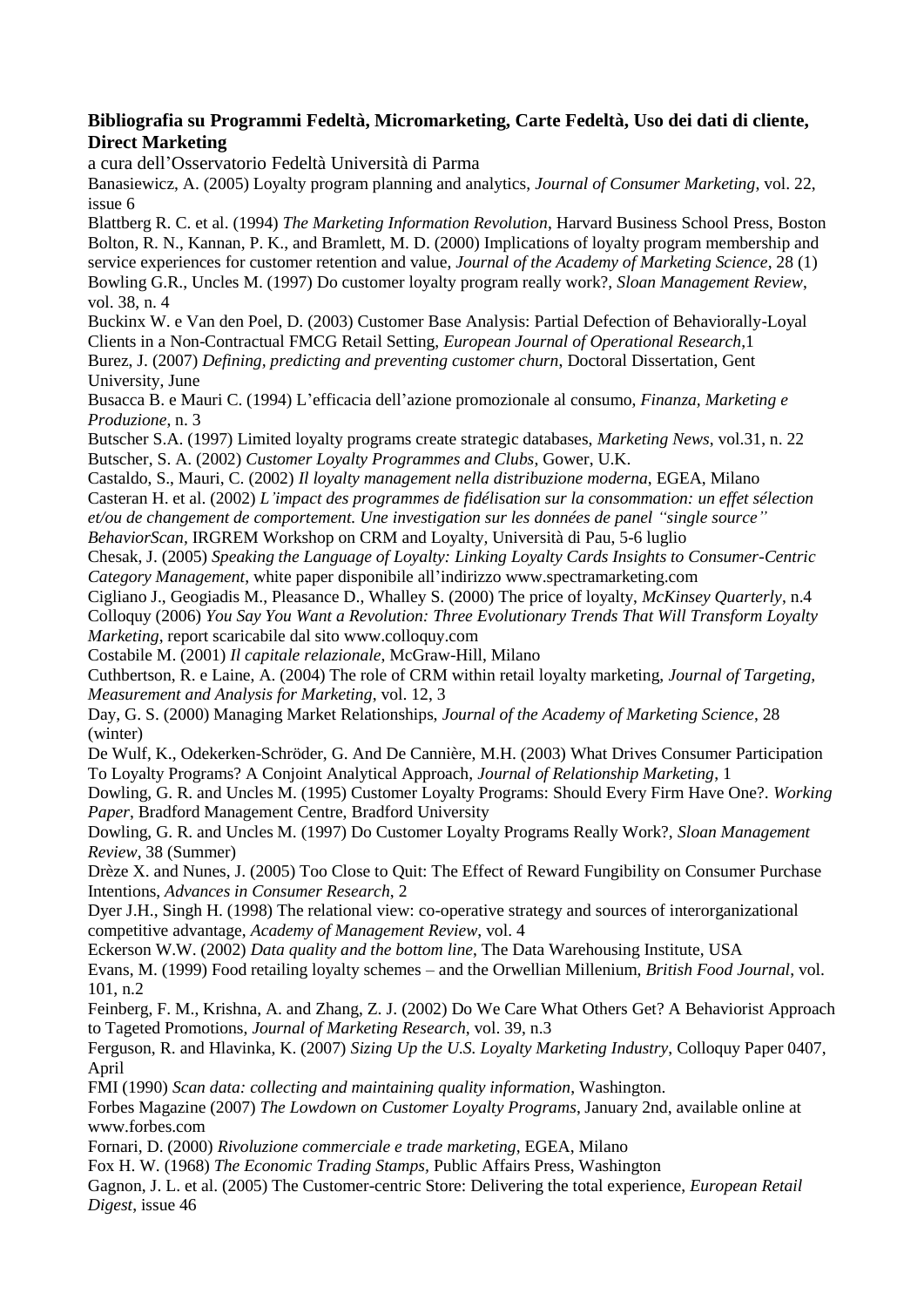Hand, D.J. Mannilla, H. e Smyth, P. (2001) *Principles of Data Mining*, Boston, MIT Press

Hanifin B. (2002) Miles – still the most valuable currency?, *Colloquy*, vol. 10, n. 3

Hartmann W. R. and Viard V. B. (2007) Do Frequency Reward Programs Create Switching Costs? *Stanford Working Paper* #1941, Stanford University

Harvard Business School Publishing (2004) *Nectar: Making Loyalty Pay*, case study

Hawkins G. (1999) *Building the Customer Specific Retail Enterprise*, Breezy Heights Publishing, NY

Hawkins, G. (2003) *Customer Intelligence. The Value of Customers, The Power of Profits*, Breezy Heights Publishing, NY

Humby, C., Hunt, T. e Phillips, T. (2004) *Scoring Points. How Tesco is winning customer loyalty*, Kogan Page, UK

Inmon W.H. (1996) *Building the data warehouse*, Wiley, New York

Jain, D. and Singh, S. (2002) Customer Lifetime Value Research: A Review and Future Directions, *Journal of Interactive Marketing*, 16(2)

Johnson K, Leger M. (1999) Loyalty marketing: keeping in contact with the right customers, *Direct Marketing*, vol. 62, n. 5

Johnson K. (1999) Making loyalty programs more rewarding, *Direct Marketing*, marzo, vol. 61, n. 11 Kahn, B e McAlister, L. (1997) *Grocery Revolution. The New Focus on the Consumer*, Addison-Wesley Kamakura, W. Mela, C.F., Ansari, A., Bodapati, A., Fader, P. Iyengar, R., Naik, P. Neslin, S., Sun, B., Verhoef, P., Wedel, M. e Wilcox, R. (2005) Choice Models and Customer Relationship Management, *Marketing Letters*, 16 (4)

Kent, S. (2004) *Bringing the Consumer into Category Management: Making an Old Process New Again for Today's Retail Environment*, white paper disponibile all'indirizzo www.spectramarketing.com

Kivetz, R. and Simonson, I. (2002) Earning the Right to Indulge: Effort as a Determinant of Customer Preferences towards Frequency Program Rewards, *Journal of Marketing Research*, 39 (May)

Kivetz, R. and Simonson I. (2003) The Idiosyncratic Fit Heuristic: Effort Advantage as a Determinant of Consumer Response to Loyalty Programs, *Journal of Marketing Research*, 40 (4)

Klein R. L. (1980) Scanner Data Can Measure Long-Run Promotion Response*, Marketing News*, January, 11-3

Kopalle, P. K., Neslin, S. A., and Singh, M. (2000) The Economic Viability of Frequency Reward Programs in a Strategic Competitive Environment, *Working Paper*, Amos Tuck School of Business Administration, Dartmouth College

KPMG (1999) *Loyalty Cards*, Londra, KPMG Consulting

Krishna A., Currior I.S., Shoemaker R.W. (1991) Consumer Perceptions of Promotional Activity, Journal of Marketing, 55, April

La Torre, D. e Nalucci F. (a cura di) (2005) *Business Intelligence, CRM e Data mining*, UTET, Torino Larose, D.T. (2005) *Discovering Knowledge in Data: An Introduction to Data Mining*, New York, Wiley Leenheer J. and Bijmolt T.H.A. (2003) Adoption and Effectiveness of Loyalty Programs: The Retailer's Perspective, *Working Paper,* Tilburg University

Leenheer, J., Bijmolt T.H.A, Van Heerde H. J., Smidts A. (2002) Do loyalty programs enhance behavioral loyalty? An empirical analysis accounting for program design and competitive effects, *Discussion paper*, Tilburg University

Luceri, B. (2004) Qualità dell'informazione e datawarehousing, in Lugli G. e Ziliani, C. (2004) *Micromarketing. Creare valore con le informazioni di cliente*, UTET, Torino

Luceri, B. (2007) Comunicazione diretta mediante self scanner, *Mercati e Competitività*, n. 1

Lugli G. (1996) L'impatto delle nuove tecnologie sull'innovazione del prodotto e del marketing distributivo*, Trade Marketing*, n. 17

Lugli G. (1998) *Economia e gestione delle imprese commerciali*, UTET, Torino

Lugli G. (1999) Micromarketing: come valorizzare la relazione con i clienti, *Industria & Distribuzione*, n. 0. Lugli, G. (2005) Pricing commerciale e valore di Marketing, *Mercati e Competitività*, n. 3

Lugli, G. (2007) Un nuovo modello di partnership, in Lugli, G., Cristini, G. (2007) *Category value*, Il Sole 24Ore, Milano

Lugli, G. (2007) Il comportamento di acquisto nel marketing management, *Mercati e Competitività,* in corso di pubblicazione

Lugli, G., Cristini, G. (2001) *Category Management*, Il Sole 24Ore, Milano

Lugli G., Pellegrini L. (2002) *Marketing distributivo*, UTET, Torino

Lugli G., Ziliani C. (2001) Dalle carte fedeltà ad Internet: l'evoluzione del micromarketing, *Micro & Macro*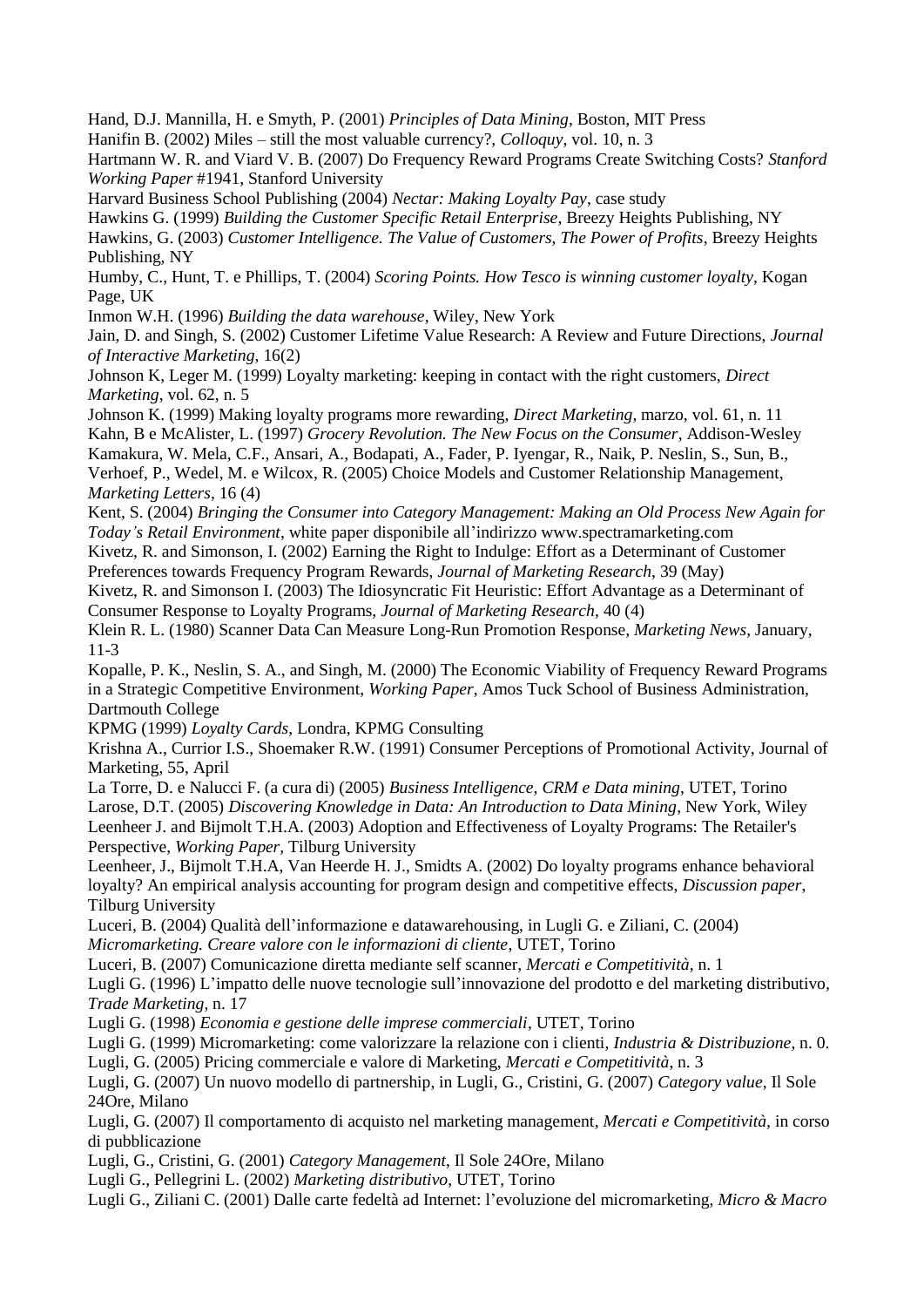*Marketing*, n.1

Lugli G., Ziliani C. (2002) L'apport des NTIC aux relations entre industriels et distributeurs, *Revue Française du Marketing*, 189/190 (4-5)

Lugli, G. e Ziliani, C. (2004) *Micromarketing. Creare valore con le informazioni di cliente*, UTET, Torino Manaresi, A. (2001) *I programmi fedeltà. Creare vantaggio competitivo nel marketing dei beni di consumo*, Franco Angeli, Milano

Marzocchi, G.L. e Costabile, M. (2005) La segmentazione della base-clienti: un'applicazione ibrida di "misture regression model", *Micro & Macro Marketing*, vol. XIV, 1

Mauri C. (1991) La sensibilità del consumatore alle promozioni: aspetti teorici e problemi di misurazione, *Finanza, Marketing & Produzione*, 3

Mauri C. (1997) *Promuovere la fedeltà. Strumenti, tecniche, concetti*, EGEA, Milano

Mauri C. (2000) *Fedeltà…alle carte e fedeltà al negozio: coincidono?,* Atti del Congresso Internazionale « Marketing Trends » Venezia

Mauri, C. (2001) *Card loyalty. A new emerging issue in grocery retailing*, Working Paper Series, n.42/01, Milano, SDA Bocconi

Mauri, C. (2002) Fedeltà del consumatore e strategia di insegna: una lettura attraverso i cataloghi dei premi delle promozioni, *Industria & Distribuzione*, n. 2

Meyer-Waarden L., Benavent C. (2001) *Programmes de Fidélisation – Stratégies et Pratiques*, Actes du congrès de l'AFM, Deauville

Meyer-Waarden, L. (2007) The effects of loyalty programs on customer lifetime duration and share of wallet, *Journal of Retailing*, vol. 83, n.2

Montgomery A. L. (1997) Creating Micro-Marketing Pricing Strategies Using Supermarket Scanner Data*, Marketing Science*, vol. 16, n. 4

Nakanishi M. (1972) *Measurement of Sales Promotion Effect at the Retail Level -* A *New Approach,* Atti delle Conferenze di primavera e autunno, American Marketing Association, Chicago

Nash, E. (2000) *Direct Marketing – Strategy, Planning Execution*, McGraw-Hill, New York Newell F. (2000) *Loyalty.com. Customer Relationship Management in the New Era of Internet Marketing*, McGraw-Hill, New York

Norman R., Ramirez R. (1995) *Le strategie interattive d'impresa*, ETAS, Milano

O'Brien, L. and Jones C. (1995) Do Rewards Really Create Loyalty?, *Harvard Business Review*, 73 (May-June)

Palmatier, R. W., Dant R. P., Grewal D., Evans K. R. (2006) Factors Influencing the Effectiveness of Relationship Marketing: A Meta-Analysis, *Journal of Marketing*, vol. 70, issue 4, october

Palmer, A., Mcmahon-Beattie, U. and Beggs, R. (2000) Influences on loyalty programme effectiveness: a conceptual framework and case study investigation, *Journal of Strategic Marketing*, Volume 8, Issue 1 Parker C. e Worthington S. (2000) When lemonade is better than whisky: investigating the equitableness of a supermarket's reward scheme, *International Journal of Retailing & Distribution Management*, 11 Passingham J. (1998) Grocery retailing and the loyalty card*, Journal of the Market Research Society*, vol.40

n.1

Peppers D. e Rogers M. (1993) *The One to One Future – building relationships one customer at a time*, Doubleday, New York

Petrison L. et al. (1993) Database Marketing – Past, Present and Future, *Journal of Direct Marketing*, vol.7, n.3

Pez V.,e Lunardo R. (2008) *Une extension des effets des programmes de fidélité par les effets négatifs: une application au secteur français de la téléphonie mobile*, Atti del Congresso Internazionale « Marketing Trends » Venezia, 19 gennaio 2008

Phelps J., Nowak G., Ferrell E. (2000) Privacy concerns and consumer willingness to provide personal information, *Journal of Public Policy & Marketing*, vol. 19, n. 1

Porter, M.E. e Millar, V.E. (1985) How information gives you competitive advantage, *Harvard Business Review,* luglio-agosto

Reichheld, F. (1997) Zero Defections, quality comes to services, *Harvard Business Review*, october Reichheld, F. (1997) *Il fattore fedeltà (The Loyalty effect),* Il Sole 24Ore, Milano

Reinartz W., Kumar, V. (2002) The Mismanagement of Customer Loyalty, *Harvard Business Review*, luglio Roberts M. L., Berger P. D. (1999) *Direct Marketing Management*, Prentice Hall, New Jersey

Roberts M.L. (1992) Expanding the Role of the Direct Marketing Database, *Journal of Direct Marketing*, vol. 6, n.2